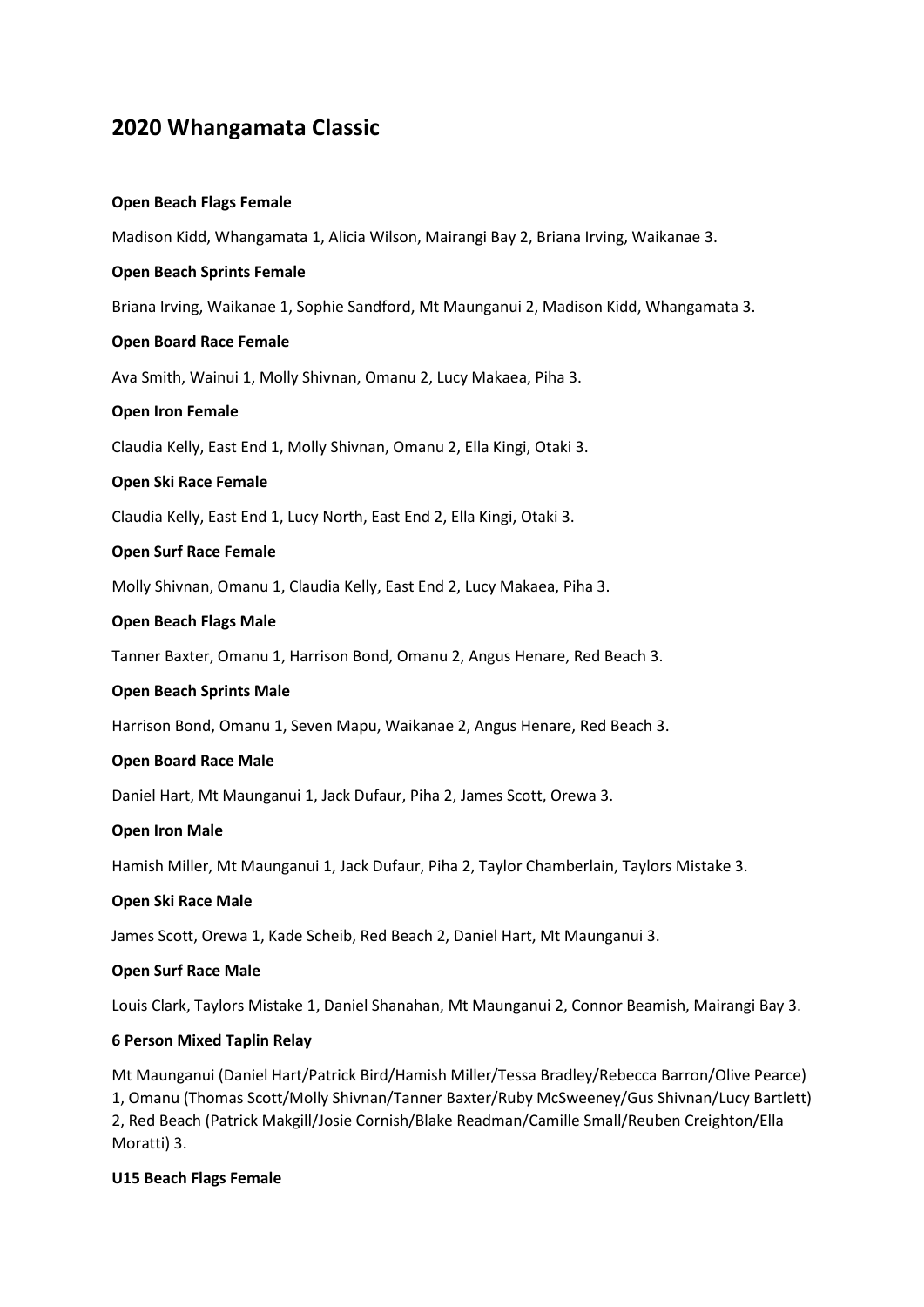Caro Olliver, Opunake 1, Michaela Pocock, Mairangi Bay 2, Meg Harray, Waihi Beach LGS 3.

#### **U15 Beach Sprints Female**

Olivia Tukia, Piha 1, Chloe Kapene, Waikanae 2, Olivia Hays, Mt Maunganui 3.

#### **U15 Board Race Female**

Sophie Petro, Midway 1, Chloe Kapene, Waikanae 2, Maggie Robinson, Whangamata 3.

### **U15 Diamond Female**

Tara Shotter, East End 1, Sophie Petro, Midway 2, Chloe Kapene, Waikanae 3.

#### **U15 Ski Race Female**

Sophie Petro, Midway 1, Olivia Hays, Mt Maunganui 2, Michaela Pocock, Mairangi Bay 3.

#### **U15 Surf Race Female**

Tara Shotter, East End 1, Sophie Petro, Midway 2, Olivia Tukia, Piha 3.

#### **U15 Beach Flags Male**

Thomas Richardson, Mt Maunganui 1, Jacob Reeder, Mt Maunganui 2, Caleb Stephens, Waihi Beach LGS 3.

#### **U15 Beach Sprints Male**

Thomas Richardson, Mt Maunganui 1, Kailen Brackebush, Orewa 2, Jacob Reeder, Mt Maunganui 3.

#### **U15 Board Race Male**

Jacob Reeder, Mt Maunganui 1, Kailen Brackebush, Orewa 2, Jack Lepper, Midway 3.

### **U15 Diamond Male**

Finlay Walker, Omaha Beach 1, Kailen Brackebush, Orewa 2, Tyron Evans, Midway 3.

#### **U15 Ski Race Male**

Kailen Brackebush, Orewa 1, Kaiha Gilbertson, Red Beach 2, Jack Lepper, Midway 3.

### **U15 Surf Race Male**

Kailen Brackebush, Orewa 1, Tyron Evans, Midway 2, Finlay Walker, Omaha Beach 3.

#### **U17 Beach Flags Female**

Sophie Lynskey, Mt Maunganui 1, Ciara O'Neill, Red Beach 2, Tara Vaughan, Mairangi Bay 3.

#### **U17 Beach Sprints Female**

Sophie Lynskey, Mt Maunganui 1, Sophia Birdsall, East End 2, Ciara O'Neill, Red Beach 3.

# **U17 Board Race Female**

Pippa Nicol, Lyall Bay 1, Hannah Turner, Red Beach 2, Murphy Waide, Mt Maunganui 3.

#### **U17 Iron Female**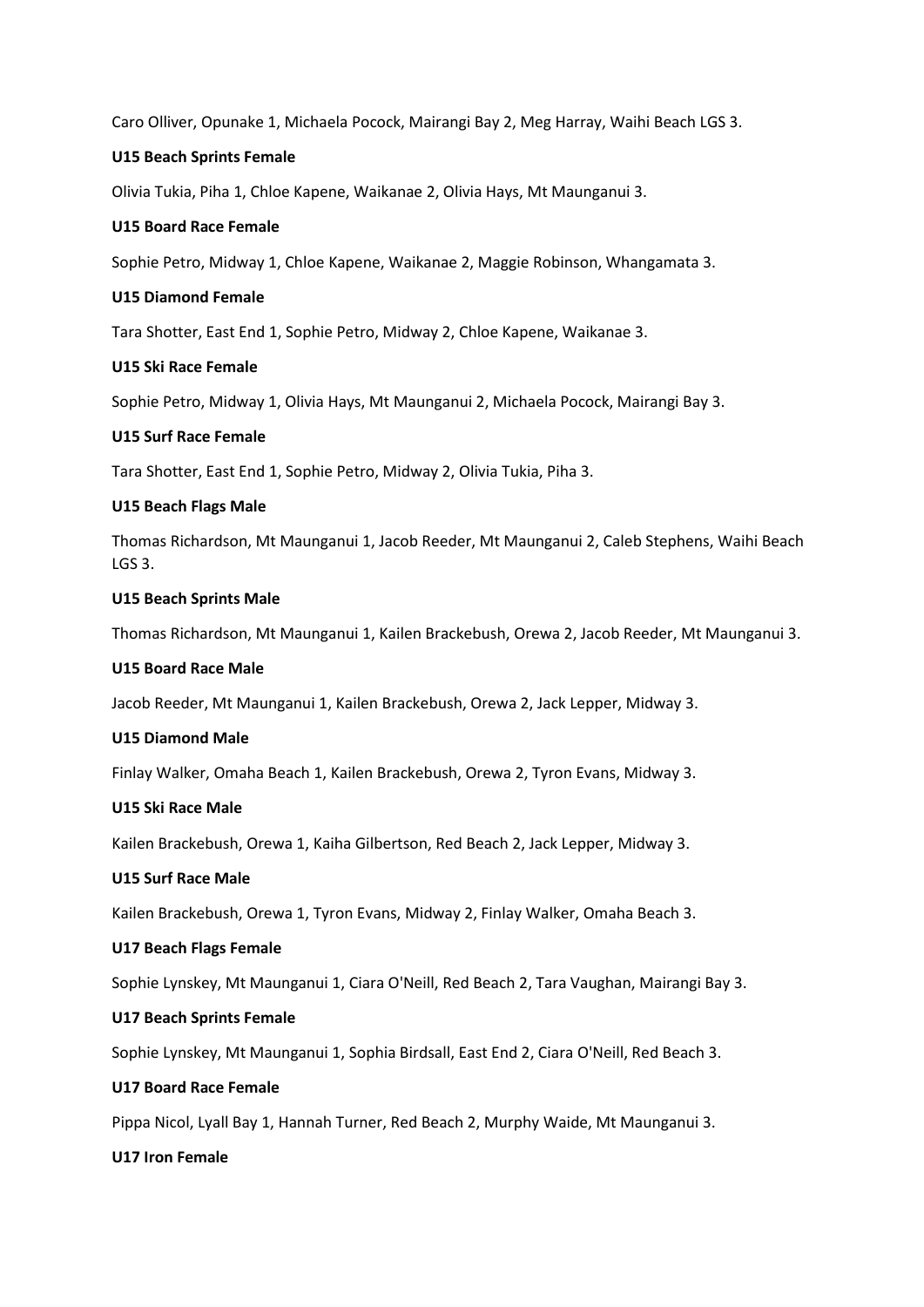Kate Rogers, Red Beach 1, Zoe Crawford, Mairangi Bay 2, Kiana O'Fee, Mt Maunganui 3.

### **U17 Ski Race Female**

Greer Morley, Mairangi Bay 1, Kiana O'Fee, Mt Maunganui 2, Tara Vaughan, Mairangi Bay 3.

### **U17 Surf Race Female**

Zoe Crawford, Mairangi Bay 1, Pippa Nicol, Lyall Bay 2, Lucy Bartlett, Omanu 3.

### **U17 Beach Flags Male**

Akira Gardiner, Red Beach 1, Caleb Cobb, Mt Maunganui 2, Flynn Cowdrey, Mt Maunganui 3.

### **U17 Beach Sprints Male**

Oska Smith, Waikanae 1, Akira Gardiner, Red Beach 2, Lochie Falloon, Waikanae 3.

### **U17 Board Race Male**

Lachie Falloon, Waikanae 1, George Wenman, Orewa 2, Nathaniel Fitt, Red Beach 3.

### **U17 Iron Male**

Lachie Falloon, Waikanae 1, Jayden Murphy, Mt Maunganui 2, Gus Shivnan, Omanu 3.

### **U17 Ski Race Male**

Jayden Murphy, Mt Maunganui 1, George Wenman, Orewa 2, Matthew Hughes, Red Beach 3.

### **U17 Surf Race Male**

Gus Shivnan, Omanu 1, Benjamin Cosford, Mt Maunganui 2, Kel Iggulden, Omanu 3.

### **U19 Surf Boat Male**

Titahi Bay (Liam McVicar/Joel Eales/Alex Joyce/Ethan Jones/Paul McVicar) 1.

# **U23 Surf Boat Male**

Whangamata (Zane Sweetman/Taine Wilson/Sergio Schuler/Joshua Nicholas/Steve Pipe) 1, Bethells Beach (Oliver Evison/Matthew Horniman/Eri Reddington/Oscar Mismash/Henry Backhouse-Smith) 2, Sunset Beach (Carl Morgan/Jack Morgan/Flynn Avery/Harrison Fulton/Michael Waldegrave/Ryan Brash) 3.

# **U23 Surf Boats Female**

Piha (Molly Brittenden/Niamh Brittenden/Tyler Lovett/Natalya MacKenzie/Tom Jacka) 1, Titahi Bay (Maya Stillwell/Luisa Stillwell/Rosie Darrah/Jaimie Balmer/Tim Marsden) 2, Paekakariki (Taylor Smith/Daniella De Atouguia/Gemma Woolcock/Macey Flowers/Shane Radovanovich) 3.

# **Open Surf Boats Female**

Piha (Gracey Monteith/Audrey-Lise Bourneville/Kayla Fuemana/Leilani Ioelu/Jean-Paul Smit) 1, Muriwai (Alison Craigie/Stephanie Gleeson/Kathryn Wright/Nivana Johnson/Ricky Butt) 2, Orewa (Danielle Griffiths/Grace Francis/Alexandra Murden/Sasha Ballantyne/Mark McCarthny) 3.

### **Open Surf Boats Male**